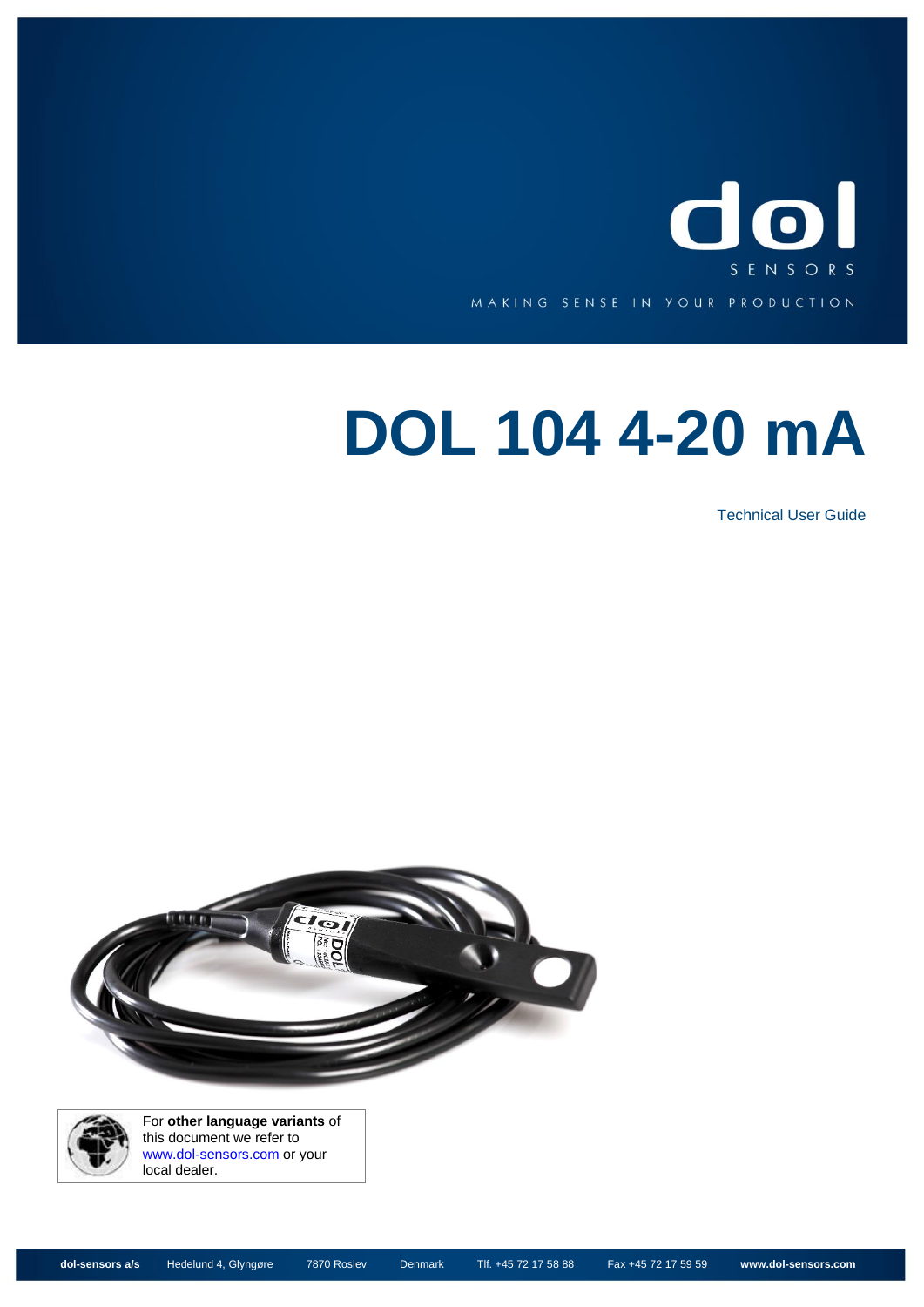# SENSORS MAKING SENSE IN YOUR PRODUCTION

### TECHNICAL USER GUIDE

#### **PRODUCT DESCRIPTION**

DOL 104 is a high-precision sensor for measuring relative humidity. It is intended for application in livestock houses but is also well suited for a number of industrial applications

#### **MAINTENANCE**

#### **IMPORTANT**

Clean DOL 104 using water and a brush. Do not use:

- High-pressure cleaner
- Highly compressed air
- **Solvents**
- Corrosive/caustic agents
- Alcohol-based disinfectants

During cleaning and disinfection, the sensor must be protected using a protection cap and be placed in vertical position.

After the sensor has been exposed to water and condensation, the sensor requires time during which the relative humidity is less than 80% in order to measure correctly.

Do not bend the sensor as this would inflict permanent damage on the electronics of the sensor.

dol-sensors reserve the right to change this document and the product herein described without further notice.

| <b>LED/LIGHT PROTOCOLL</b> |              |                                    |  |  |  |  |
|----------------------------|--------------|------------------------------------|--|--|--|--|
| <b>LED</b>                 |              | <b>Status</b>                      |  |  |  |  |
| Green                      | Red          |                                    |  |  |  |  |
| ON                         |              | <b>Operation OK</b>                |  |  |  |  |
| Flash                      |              | Outside normal range               |  |  |  |  |
|                            |              | (below 10% RH or exceeding 95% RH) |  |  |  |  |
|                            | ON           | Connection error                   |  |  |  |  |
|                            |              | Load error, Fig 4.                 |  |  |  |  |
|                            | <b>Flash</b> | Sensor defect                      |  |  |  |  |
|                            |              | Over/under voltage alarm           |  |  |  |  |
|                            |              | Overload                           |  |  |  |  |

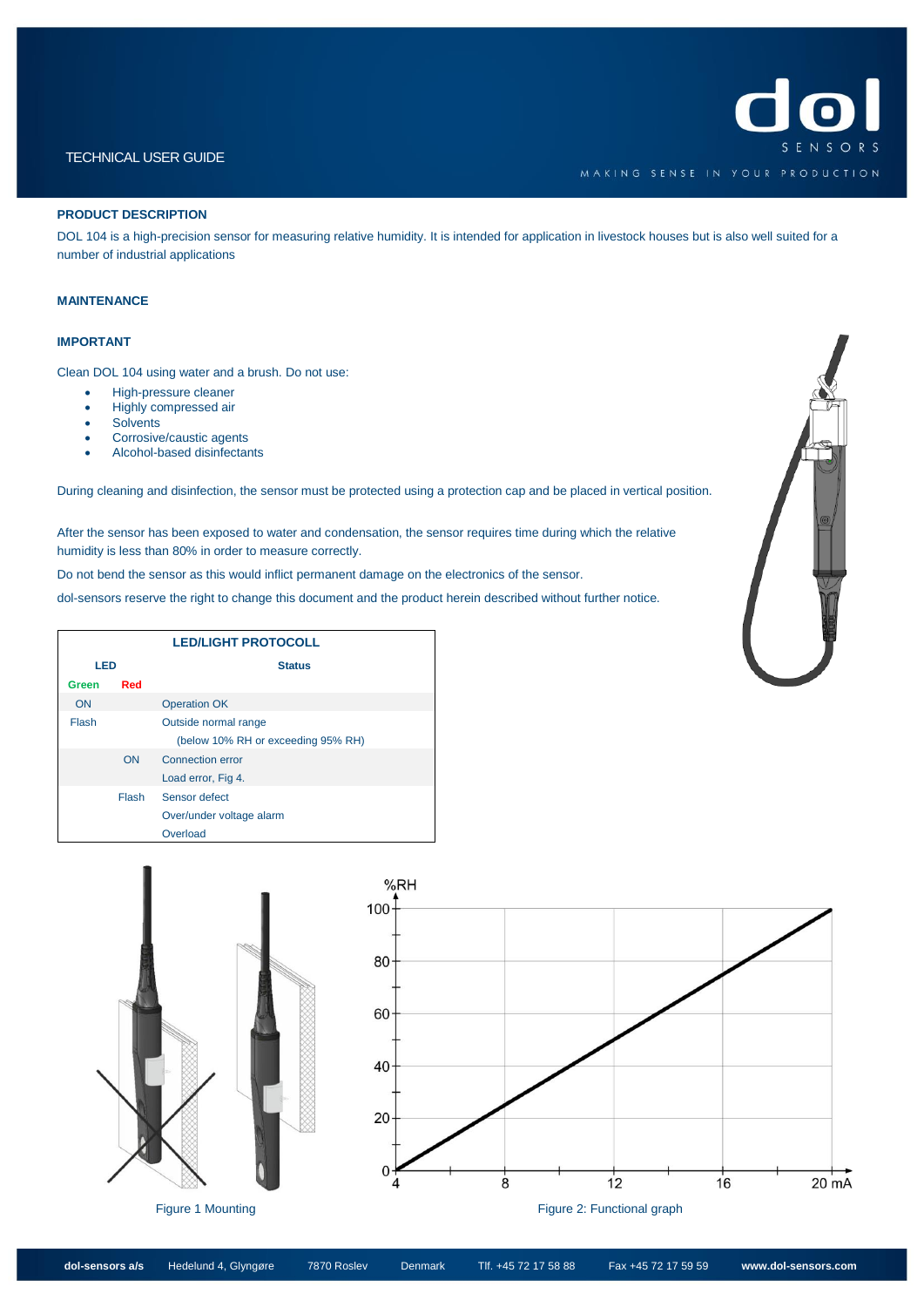# **INSTALLATION**

For optimum mounting of the sensor, use a mounting clips or mount it free-hanging in the cable.

The sensor element requires free air passage. See Figure 1.

Mount the sensor so it is not exposed to direct sunlight, as this would affect the measurement.

#### **REMEMBER TO PUT ON A PROTECTION CAP BEFORE MOUNTING THE CABLE.**



Figure 3 Connection

| <b>DOL 14</b>                       |               | <b>DOL 14 HQ</b>                     |               | <b>DOL 114</b>       | <b>DOL 104</b>                                            |
|-------------------------------------|---------------|--------------------------------------|---------------|----------------------|-----------------------------------------------------------|
| <b>Black = +13-24V DC</b>           | $\rightarrow$ | White = $+13-28V$ DC                 | $\rightarrow$ | $Brown = +11-30VDC$  | $\rightarrow$ Brown = +11-30V DC                          |
| Brown = $010V / \%RH$ $\rightarrow$ |               | Green = $010V / %RH$                 | $\rightarrow$ |                      | White = $010V / \%RH$ $\rightarrow$ White = $010V / \%RH$ |
| No temperature output               |               | No temperature output                |               | Black = 0 10 V / ° C | No temperature output                                     |
| $Blue = GND (OV)$                   |               | <b>Brown = GND <math>(0V)</math></b> |               | $Blue = GND (OV)$    | $Blue = GND (OV)$                                         |

Table 1: Signals and wire colors in other products.

### **TECHNICAL DATA**

| <b>Measuring range</b>                                                                                          | $0 - 100 %$ RH                                           |  |  |  |
|-----------------------------------------------------------------------------------------------------------------|----------------------------------------------------------|--|--|--|
| <b>Accuracy</b>                                                                                                 | $\pm$ 2% RH (40-85 %) $\pm$ 3% RH (10-95 %) at 0-40 °C * |  |  |  |
| <b>Output signal</b>                                                                                            | $0.16$ mA / % RH                                         |  |  |  |
| Time constant $T_{63}$                                                                                          | 20 s at 0.5 m/s air velocity                             |  |  |  |
| <b>Supply voltage</b>                                                                                           | $11 - 30$ V DC                                           |  |  |  |
| Supply current max.                                                                                             | 35 mA                                                    |  |  |  |
| Load                                                                                                            | See Figure 4.                                            |  |  |  |
| <b>Recommended load</b>                                                                                         | 500 k $\Omega$ at 24 V DC supply voltage                 |  |  |  |
| <b>Output current</b>                                                                                           | 20 mA (current limited)                                  |  |  |  |
| Temperature, operation and storage                                                                              | $-40 °C - 60 °C$                                         |  |  |  |
| <b>IP classification</b>                                                                                        | <b>IP 67</b>                                             |  |  |  |
| Cable                                                                                                           | 2 m, 3 x 22 AWG / 0.34 mm <sup>2</sup>                   |  |  |  |
| Shipment weight ex. connector                                                                                   | 150 <sub>g</sub>                                         |  |  |  |
| <b>Measure, shipment</b>                                                                                        | $275 \times 200 \times 20$ mm                            |  |  |  |
| * After direct water exposure and condensation a period with less than 80%RH is needed for correct measurement. |                                                          |  |  |  |